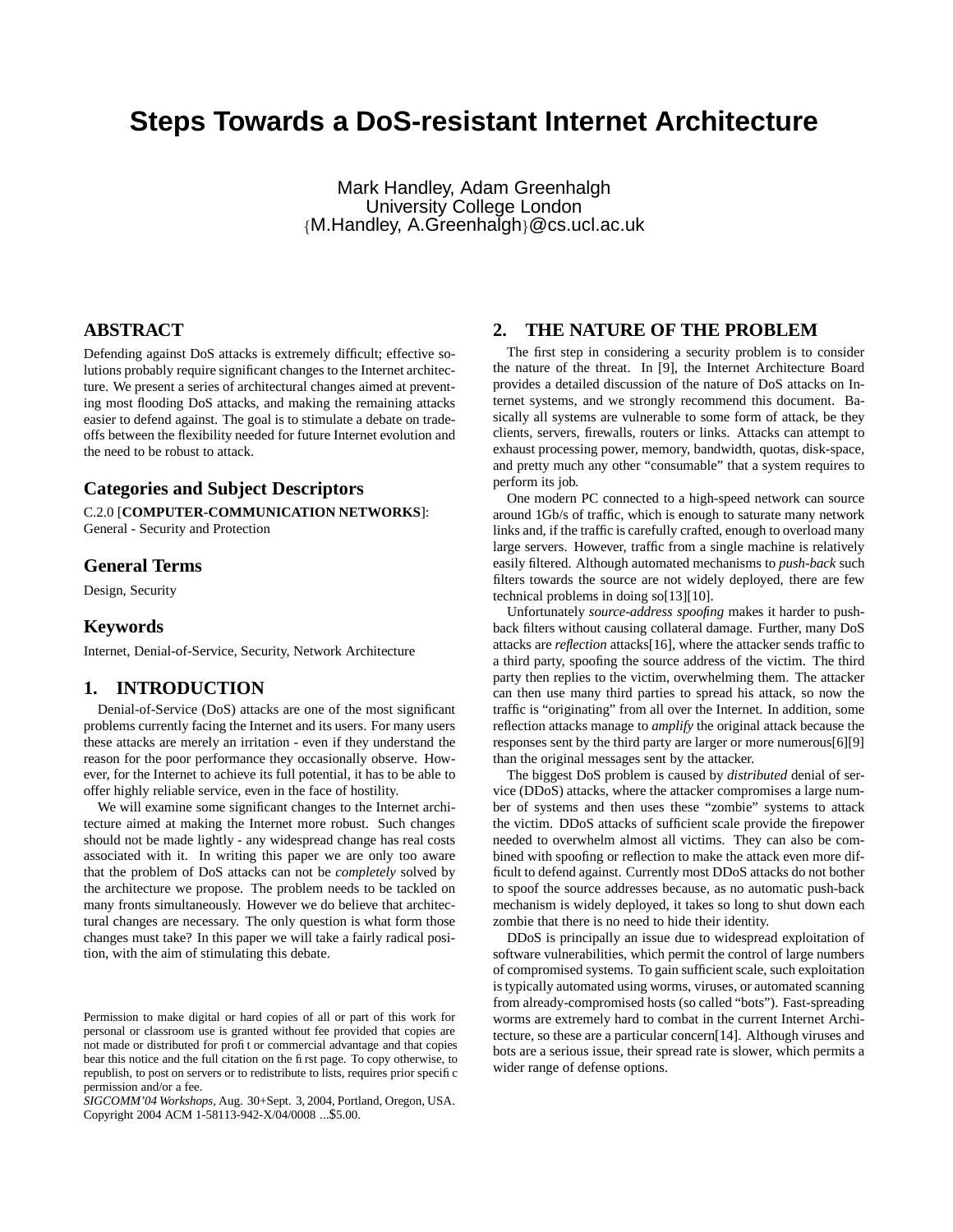# **3. DEFENSE**

It is important to begin by recognizing that it is not possible to completely protect all servers against all DDoS attacks. If a sufficiently subtle attacker with sufficiently many compromised hosts at his disposal can mimic legitimate traffic well enough that the victim cannot tell good from bad, there is little that can be done beyond load-shedding, adding server resources, and minimizing collateral damage. However, our ultimate goal is that this is the *only* way to persistently DoS-attack a server, and that routers and client systems are invulnerable to DoS attacks.

Viewing the problem from a high level, there are many tracks we can take to make a network architecture that is more resilient to DoS than the current Internet:

- Significant improvements in end-system software security will reduce the ease with which systems are compromised, and hence make the construction of zombie-armies more difficult. However, we do not expect this to be sufficient by itself.
- Reducing the ability of worms and viruses to spread quickly will reduce the threat of very large scale DoS attacks. Fast spreading worms are a particular threat, because they outpace the speed of any possible human mediated response.
- Preventing source-address spoofing will aid the shutdown of attacks that do occur using push-back mechanisms.
- Preventing reflection attacks will also aid the shutdown of attacks and prevent innocent third parties from being implicated or harmed by reactive defenses.
- Without source-address spoofing and reflection attacks, automated push-back mechanisms would be much more accurate and effective.
- Large-scale wide-area distribution of key services such as DNS would localize attacks, reducing the attacker's advantage and minimizing collateral damage.
- Hosts not wishing to receive incoming connections attempts from the public Internet should not have do so.
- Router-to-router traffic should be effectively isolated from all other traffic to reduce DoS threats to routers. Although this is at least as important as the points above, it is not the main focus of this paper, so we will not discuss it further.

In this paper we do not discuss the protocol and implementation *details* needed to ensure that transport protocols and applications are robust to DoS. Instead we concentrate on architectural changes that more widely restrict an attacker's freedom and permit more effective defense.

# **3.1 Advertised Service**

In the Internet architecture, a route advertisement is effectively a service advertisement for all the hosts on that subnet, saying "route packets to these hosts". However, such a service advertisement is rather more liberal than is generally desired. What is mostly desired is the ability to route service requests to a server for that service, and to route responses back to the client *and nothing else*. This is of course an over-generalization, but we shall use this as a starting point for a revised service model. Such a service model would have immediate implications for DoS:

• A client could not send any request to another client, which prevents a whole category of DoS attack, and also prevents client-to-client worms.

• If the server to which a client initiates communication is the only host that can send packets back to that client, then no other server can DoS that client. This also prevents many reflection attacks.

# **4. TOWARDS A DOS-RESISTANT ARCHITECTURE**

How might we implement such desired restrictions without encountering scalability issues? In this section we will propose a set of architectural changes that, taken together would greatly limit the scope for attack. The aim is to allow all the desired modes of interaction between systems, but greatly restrict everything else.

## *Step 1: Separate Client and Server Addresses*

The IP address space<sup>1</sup> can be divided into a set of client addresses and a set of server addresses. The aim is to allow clients to initiate connections to servers, but not to allow clients to initiate connections to clients, nor servers to initiate connections to servers.

The benefits of this depend on where the restriction is enforced. Even if it were only enforced by the recipient, this would immediately reduce the threat from worms. A worm would have to spread from client→server→client, exploiting two separate vulnerabilities. This greatly slows the worm because the server→client phase depends on clients choosing to contact an infected server. Very fast spreading worms would no longer be possible. Worms that attempt to spread via contagion are still possible, but are significantly more likely to be spotted in the client→server phase in time to react by the sort of organized honeypots proposed in  $[20]$ <sup>2</sup>

In addition, many reflection DoS attacks on servers (such as bang.c[9]) are prevented. A reflection attack on a server would require server→client→server communication, and most clients are not going to respond to a new connection request from a server<sup>3</sup>.

In the current Internet, some of these benefits arise from the use of Network Address Translators. However, NATs only benefit those clients who chose to use them; attackers simply choose to attack from hosts that are not behind NATs. By formalizing the asymmetry and accepting it as a key part of the architecture, the benefits can be much more widespread, as we will show below. In addition the downside of NATs not being a consistent part of the architecture can be avoided.

Clearly if many hosts have both client and server addresses then some of the benefits are lost; we hope that few hosts will need both *globally-reachable* client and globally-reachable server addresses. Typically a server should not be initiating wide-area outgoing connections, and most clients only need to accept incoming connections to permit local management. Obvious exceptions are peerto-peer applications, and telephony-style applications. We will discuss these special cases in Section 5.1.

# *Step 2: Non-global Client Addresses*

A client address does not need to have any global significance. It only needs to have significance along the path between the client and the server, so that packets from the server can be returned to the client. In fact, a client *wants* its address to not have global significance - this prevents distributed DoS attacks on the client

<sup>1</sup>Typically we are thinking about IPv6 addresses here due to the additional flexibility available from longer addresses.

<sup>2</sup>The state of the art in honeypots still needs to advance somewhat before this could be considered a solved problem.

<sup>&</sup>lt;sup>3</sup>The exceptions would be stateless reflection such as responding to an ICMP echo request.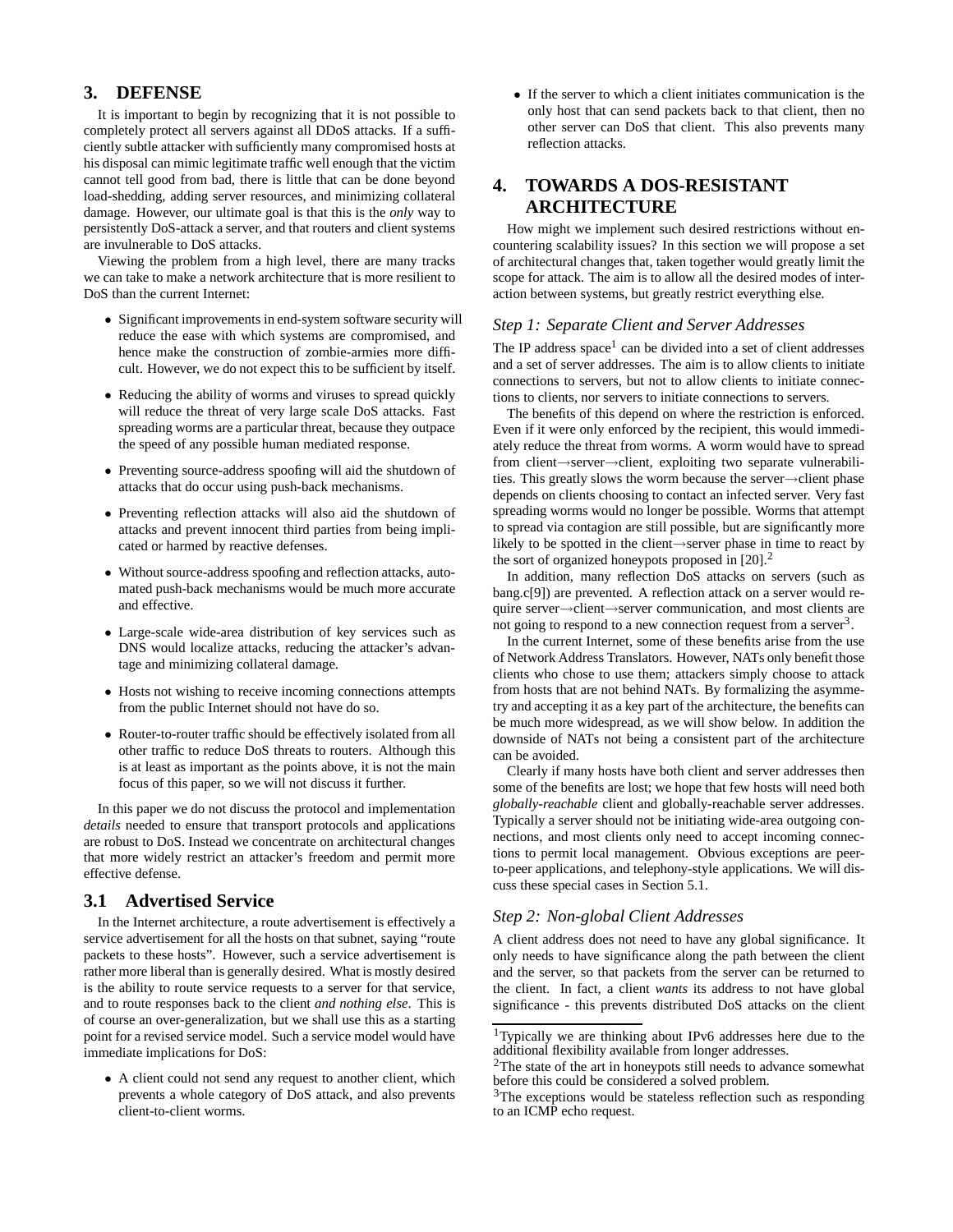

FIGURE 1—Path-based Addressing

or its access network unless each attacking host can figure out a workable address to route traffic towards the client.

One way to allocate client addresses in a non-global manner would be for the source address to be constructed domain-by-domain as the packets travel from client to server. This is illustrated in figure 1. On entry to a domain, a local routing ID (indicating the next domain toward the client) would be pre-pended to the source address. Packets being forwarded back towards the client would then be forwarded by the usual longest-prefix-match forwarding mechanisms within each domain (in this case the prefix is the local ID for the next domain). As the packet leaves each domain heading back towards the client, the local ID is removed.

It is likely that such address prepending can be done at line-speed in some of todays backbone routers with only firmware upgrades.

The goal is that even if one malicious server in the Internet knows a client's address, no-one elsewhere in the Internet who is given that address can easily deduce a workable client address to reach the client from their location. The simple prepending scheme above provides this protection to some degree, but it is possible that more security is required. This can be achieved at the expense of additional forwarding cost by encrypting the client address before prepending the local ID in the client-to-server path, and decrypting it in the return path after removing the local ID. For example, the router with interface C in figure 1 would receive client→server packets with source address BA and forward then on with source address  $C_f(BA)$  where  $f(x)$  is a shared key encryption function<sup>4</sup>. Whether such additional security is really necessary is an open question, but the architecture would permit it as a matter of local policy. In practice it is likely that only a few core ISPs need to do this to gain most of the benefits.

Such path-based client addresses have some useful properties:

- The make complete source-address spoofing impossible for clients. A client address will always reveal the path back to the origin domain, although it may not reveal the precise host at that domain. This should allow pushback mechanisms to function effectively against traffic sourced by clients.
- In contrast to the current Internet, the path between client and server would be symmetric at the domain level (although not at the router level). The economic implications of this are not completely clear to us. However, at the very least it should simplify many network monitoring functions for transit ISPs.

Perhaps more importantly, if an ISP monitors that there is a large amount of traffic in one direction but no appropriate responses in the reverse path, then the ISP can conclude by itself that this traffic is malicious. This may allow linksaturation attacks to be identified and shut down. However, such a deduction may require collating information from multiple routers within the ISP's domain, so may not be easy without substantially improved network monitoring tools.

- All reflection attacks against remote client targets are prevented. A reflection attack would need to go client→server→client, but path-based addresses do not allow the spoofing of a remote victim's client address.
- Many routing DoS attacks on client systems, such as announcing bogus routes, are prevented as client routes are simply not announced inter-domain.

It is important to note that such client addresses are inherently changeable. If the client moves location, or the inter-domain routing between client and server changes, then the client's address as seen by the server will change. This mechanism therefore requires that transport connections have access to a more stable ID above the IP layer. Proposals such as HIP[15] would provide such a suitable ID, although other simpler forms of ID might also suffice.

Another implication for transport protocols becomes clear if we consider what happens when routing changes in such a way that the original server→client inter-domain path becomes unusable. The server has no way to reach the client until it next receives a packet from the client indicating a new valid path. This is primarily a problem if a connection isidle when a change occurs, and the server then wishes to re-start communication. Periodic "keepalives" are one way to solve this. Alternatively a client can passively monitor the inter-domain route for this server and deduce when it needs to send a keepalive to update the server's knowledge of the its address. To do this a client would need access to the BGP AS Path for the route used to reach the server. For many practical reasons with BGP as it is currently deployed, this is not quite as simple as it might seem, but the general idea is feasible.

#### *Step 3: RPF Checking of Server Addresses*

Using path-based client addresses severely restricts source-address spoofing by a client, but it does not restrict spoofing by servers. However, the domain-level symmetry that emerges from using clientbased addresses means that packets traveling from server→client follow the reverse client→server inter-domain path. The allows domain boundary routers to perform a reverse-path forwarding (RPF) check on the source address of server→client packets. This check largely prevents a server from spoofing the address of a server in a different domain.

When combined with path-based client-addresses, one effect of this is to make it much harder to launch blind DoS attacks on ongoing communications, such as injecting a TCP Reset into a connection whose existence can be inferred.

#### *Step 4: State Setup Bit*

Not all packets are equal. Packets that require the recipient to set up new state are more risky from a DoS point of view than those that don't. It is useful to single these packets out for special handling in a manner that is independent of the upper layer protocol.

Packets that will cause transport communication state to be set up (especially connection setup) should set a new state-setup bit in the IP header. Other packets would leave this bit unset. This serves a number of purposes:

- It provides a generic protocol-independent way to identify packets that need special validation. A server receiving a connection setup request with this bit not set would simply discard the packet.
- Stateful firewalls can validate packets with this bit set before instantiating state. We will discuss what form this validation might take below.

<sup>&</sup>lt;sup>4</sup>All the border routers of a domain share the same key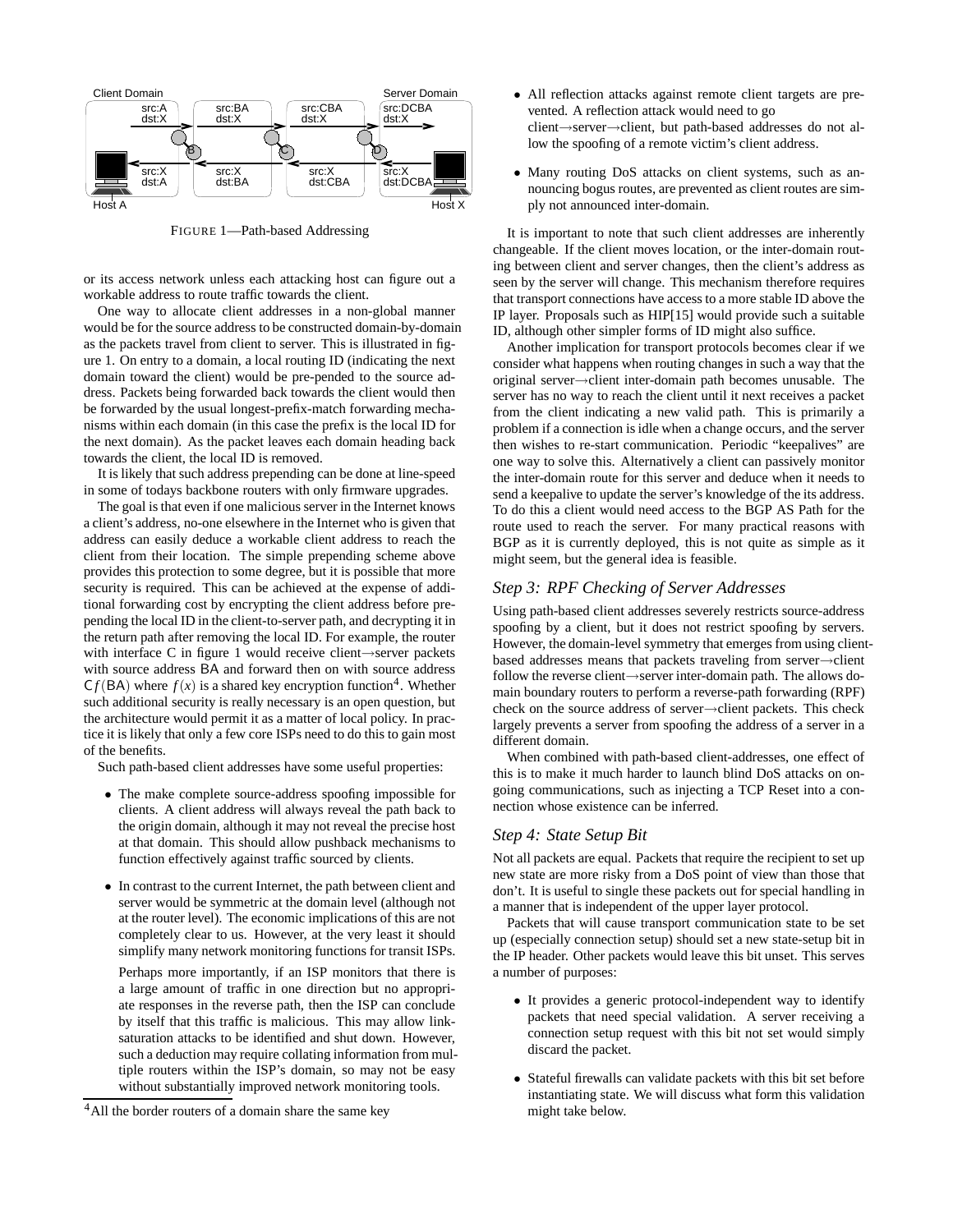- Packets without this bit set can be safely dropped by stateful firewalls if no matching state is found. This provides a way for firewalls to permit evolution of network protocols without always needing to know the protocol semantics, and provides a way for firewalls to do some degree of transport-independent validation of encrypted traffic such as IPsec-protected connections.
- Server addresses cannot send packets with the state-setup bit set - all routers would drop such packets. This prevents all unsolicited state-holding DoS attacks initiated from server addresses.
- Sites might rate-limit at their outgoing firewall the number of state-setup packets per second sent by some clients.

#### *Step 5: Nonce Exchange and Puzzles*

We need mechanisms to validate a client and to add asymmetric costs to communication so as to tilt the balance of control towards the server. Doing this under heavy load on the server itself is hard, so we need to off-load some of this checking. As the validation point needs to be upstream of links that are vulnerable to saturation attacks, this implies the use of external firewalls to validate flows.

The simplest form of validation a firewall could perform would be to validate that the client's address is valid. Although complete client source-address spoofing is not possible with the path-based addresses described above, the client still has some ability to obfuscate the true origin or to launch reflection DoS attacks on clients in the same domain as itself. Thus pushback mechanisms might inflict some collateral damage on clients co-located with an attacker.

One feasible mechanism to do address validation would be a simple nonce-echo. On receiving a state-setup packet, a firewall could bounce the packet back to the sender with a nonce appended. The sender would then echo the nonce-packet back, whereupon the firewall would check the nonce, strip it off, instantiate any appropriate state, and forward the packet on towards the intended destination.

Such a simple validation could be performed by an edge site's outgoing stateful firewall to validate the source address on an outgoing request. This is in the site's own interest because it would prevent the other clients at that site from suffering collateral damage from any pushback that a DoS attack launched by that client might incur.

Going beyond source-validation, we can also add transport protocol independent mechanisms to push cost onto the client to limit the sustained attack rate that a client can maintain. CPU puzzles are one such mechanism; the goal is to make the client perform a CPU-intensive task before connection setup is permitted. The hope is that a normal client will not be excessively delayed in solving the puzzle, but that an attacker (who wants to initiate a great many connections and so needs to solve many puzzles) will be CPU limited, and so his rate of attack will be much lower. An example of such a puzzle would be to provide a random bit-string to the client, and require the client to find a text where the first *n* bits of the MD5 hash match the bit-string. Such a puzzle is expensive to solve, but cheap to check. There are also puzzles limited by other resources such as memory bandwidth, which might be more appropriate in some cases.

Just as firewalls can validate source addresses, they can also issue puzzles to impose cost on the clients before allowing traffic through. The idea of IP-layer puzzles is not new[8], but our architecture provides the right framework to make puzzle deployment safe and effective. In particular, the state-setup bit would provide an appropriate signal to issue a puzzle, and the addressing architecture

makes it hard to use malicious puzzle requests or spoofed responses as a DoS attack in their own right.

Puzzles at the IP/transport level do not solve application-level DoS problems or complexity attacks, but they do at least constrain the rate of incoming incoming connections. The application may well need to do its own DoS prevention; what form this might take depends on the nature of the application itself.

Such puzzles also do not prevent *massively* distributed DoS attacks because the connection setup rate from each attacking zombie is so low as to not be CPU constrained. Our hope is to make it much harder to compromise so many client hosts in the first place.

#### *Step 6: Middlewalls*

Firewalls are normally deployed at site borders, with the goal of limiting the types of traffic allowed into or out of a site to protect the hosts inside. However, in the case of DoS, traditional site firewalls may well be too close to the destination to provide sufficient protection.

Pushback mechanisms can provide reactive protection back into the core of the network when an end-system or network link discovers it is under attack. Unfortunately to pushback each source in a large distributed DoS attack is likely to be relatively expensive in terms of network state, and requires each source to be identified and pushed back individually. Such identification may be difficult - it may be hard to tell good traffic from bad if an attack is not too blatant. Non-source-specific pushback is still feasible, but pushes back good and bad traffic alike.

We do not wish to re-invent virtual circuits in the Internet, but the only way to throttle requests through a bottleneck is to have some form of access control upstream of that bottleneck. We envisage very simple special-purpose high-speed firewalls being deployed in the core of the Internet at inter-domain boundaries to serve this purpose. Such *middlewalls* would not normally filter traffic, but a server under stress may issue a middlewall solicitation message to request the assistance of one or more middlewalls. Such a request could be specific - sent along the path back towards a source (another benefit of routing symmetry), or it could be non-specific, flooded in the inter-domain routing information. On receipt of such a request for help, the middlewall would start performing sourcevalidation, and issuing puzzles on behalf of the server.

The use of middlewalls to perform source-validation or issue puzzles opens up the question of how multiple firewalls in a path should interact. We would prefer to avoid adding multiple roundtrip times to connection setup, but at this stage this seems simplest. In general though, unlike a site firewall, a middlewall should be transparent unless its help is actively solicited by a server, so the additional delay would not normally be incurred.

The economics of middlewalls are not completely clear, but they seem tractable. In the case of a specific request, the middlewall might charge the end-system for the service. Even in the case of a non-specific request, it might still be in a transit ISP's interest for its middlewall to help out because the middlewall may allow an ISP to avoid forwarding a flood of attack traffic that might disrupt other customers.

#### *Step 7: Multicast*

Traditional IP multicast[7] (so called *ASM*) has no wide-area role in a DoS-resistant Internet. The ability for any host anywhere in the Internet to simply start sending and cause routers worldwide to instantiate forwarding state presents an insuperable DoS problem. This is made even worse by the ability of a sender to send to any existing multicast group without the consent of receivers or the other senders.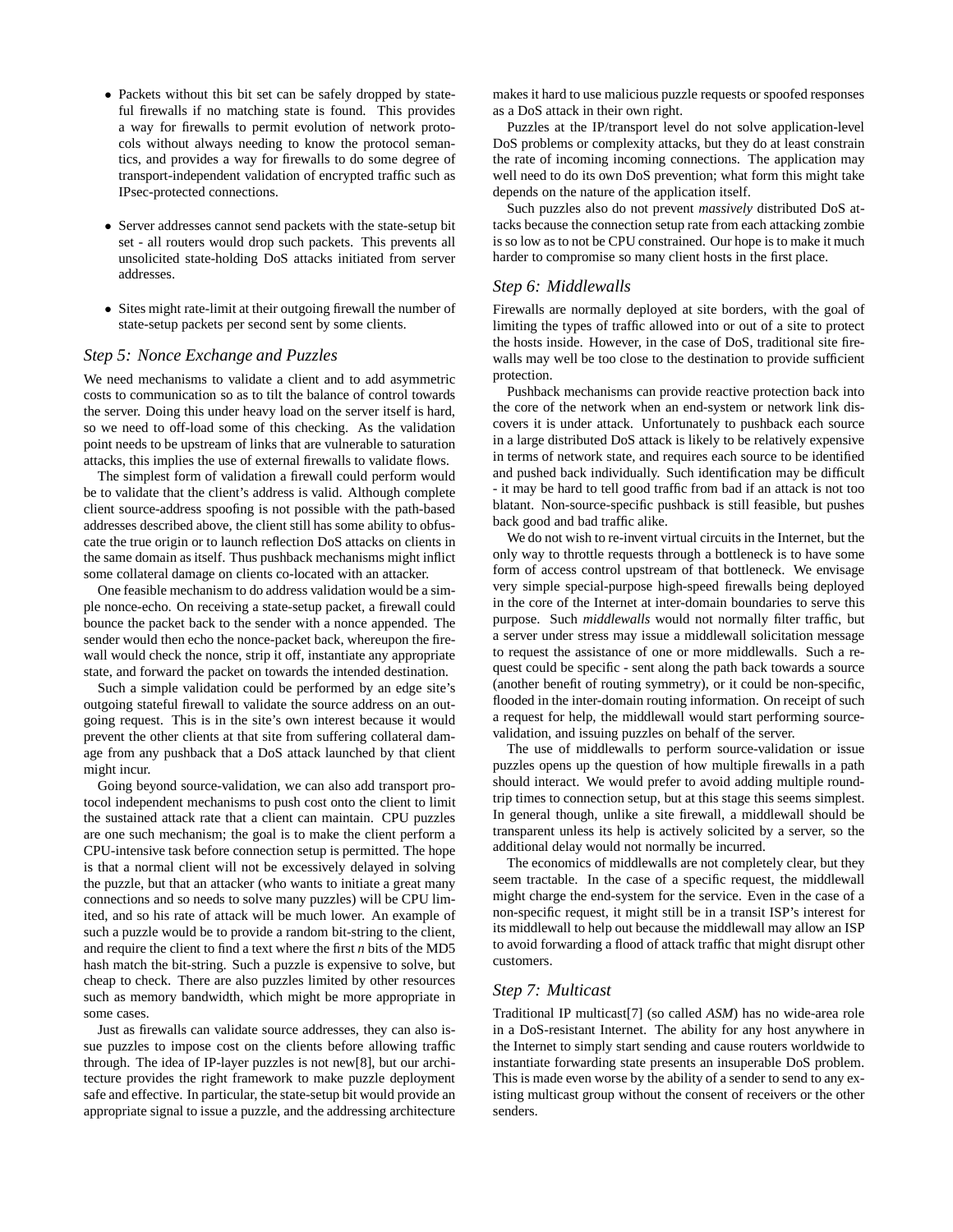In contrast, Source-Specific Multicast (SSM [4]) is relatively robust against DoS attacks. With SSM, a receiver joins explicitly to a specific source address to receive a specific multicast group. This means that there is no way for a multicast sender to be malicious without the active participation of the multicast receivers. However, there are two remaining DoS vulnerabilities with SSM:

- Receivers can join many non-existent multicast groups on many potential sources. This can be a state-holding attack on the routers along the path to these non-sources.
- A receiver can join many high-bitrate groups causing high packet loss on network links towards the receiver.

The latter is really a self-DoS. However, even this can be prevented to a reasonable extent if the router at the congested link simply unsubscribes groups that do not appear to be utilizing congestion control.

The former problem is really two separate issues. First, receivers should not be able to join a group where the sender is never going to be active. This can be solved using cryptographically generated addresses (CGA [2][5]) where a router can validate that the group address must have been chosen by the owner of the sender's key. However, CGA might be too heavyweight and a DoS risk in its own right.

Alternatively, a two-pass multicast join mechanism can first validate group liveness (or the sender's intent to send), then on the second pass actually instantiate forwarding state. This would be done by allowing a join-probe to propagate upstream towards the sender without instantiating any state until it reaches the sender's subnet, or until it reaches a router with active multicast join state. The join-probe would accumulate the entire hop-by-hop path, and an affirmative join response travelling the reverse path could be used to instantiate the join state. The same domain-border encryption mechanism used for client addresses could be used to prevent spoofed join responses.

Second, we want to make it hard for a receiver to join so many low-rate multicast groups that the routers can't hold the forwarding state. This is mainly an issue close to the receiver itself, because the backbone already needs to transit most of these groups in the absence of any DoS attack. A partial solution is for routers to have a threshold for the number of groups that can be joined. If this threshold is exceeded, then a join-failure message is propagated downstream for all groups. A site firewall or router close to a likely malicious receiver can then use this to trigger a limiting mechanism that reduces the large number of groups that any single receiver has joined. Receivers that have not joined many groups would be unaffected.

With our addressing architecture, only server addresses can send multicast traffic and only client addresses can receive it. We also note that multicast sender need not be reachable via unicast - this is already possible today using a multicast-only SAFI in BGP4+[3].

With these mechanisms in place, SSM should be rather resistant to DoS attack. This makes it a useful building block for wide-area information services such as DNS which would otherwise be highprofile targets for DoS attack.

#### **4.1 Architectural Summary**

The seven steps above, taken together, provide an enhanced Internet Architecture that is much more robust to DoS attack than the current Internet. The changes are largely independent of applications, so should permit the Internet to continue to evolve successfully, and the benefits are many. Worms cannot spread rapidly. Reflection DoS attacks are almost completely eliminated, and where

they remain feasible, they are only against local targets. Clients are almost completely protected from direct attack and compromise<sup>5</sup>, and they are protected from non-local DoS attacks except by servers with whom they have chosen to communicate. Servers are protected against DoS attack from other servers - as clients now become hard to directly compromise, this provides not insignificant protection in its own right. The routing architecture means that complete source-address spoofing by clients or servers is not possible, and this in turn means that pushback mechanisms become easier to deploy against known attackers. Client address validation using nonces further reduces the chance of collateral damage from such pushback. The use of middlewalls to validate CPU-puzzles can make the remaining DoS attacks impossible to sustain except through overwhelming numbers of attacking zombie hosts. Even then, if the attacking hosts are readily identified, it should be feasible for middlewalls to do client-address validation, and then use pushback to shut them down. We note that with a huge attack this may entail too much filter state in the network, but this architecture would permit the deployment of specialist high-speed filter gateways that could do this filtering.

The remaining problems are primarily those in which huge numbers of attacking client zombies cannot be distinguished from legitimate clients. In such cases we have succeeded in our design goal which is to force the attacker to be indistinguishable from a flash crowd. In fact we have gone rather further than this by removing a number of key vectors for infection that can currently be used to create large DDoS zombie armies in the first place.

To get this far though, we have sacrificed a significant amount of flexibility that was permitted in the original Internet architecture. We believe that some such medicine is necessary, and the debate should not be *whether* we change the architecture, but rather *how* it should be changed?

In any event, it is important to examine what we have given up in such an architecture, and we discuss this next.

# **5. LOSS OF SYMMETRY**

The most significant effect of our architectural changes isthe loss of symmetry between clients and servers. For the most part, this is beneficial to both clients and servers, but a number of applications require special consideration.

### **5.1 Peer-to-Peer Applications**

Peer-to-peer applications are possible because the peers can be both clients and servers, forming a mesh of connectivity that can support all manner of functionality. Some people might make value judgements about the importance of such applications. The truth is no-one knows how Internet applications will need to evolve in future, so it is important to examine options for supporting all applications.

There is no technical reason why hosts that need both client and server functionality with global scope should not have both client and server global-scope addresses. However, if most hosts have both client and server addresses, then many of the architectural benefits are lost, so it behooves us to examine alternative ways to support such applications.

Peer-to-peer applications all need some form of rendezvous to discover the addresses of peers before any direct peer-to-peer connections can be established. For scalability reasons the solution of relaying all communication through the rendezvous agent is not viable. If we assume the peer-to-peer mechanism provides suffi-

<sup>5</sup>They are however still vulnerable to viruses and trojan horses, which will require alternative means of protection.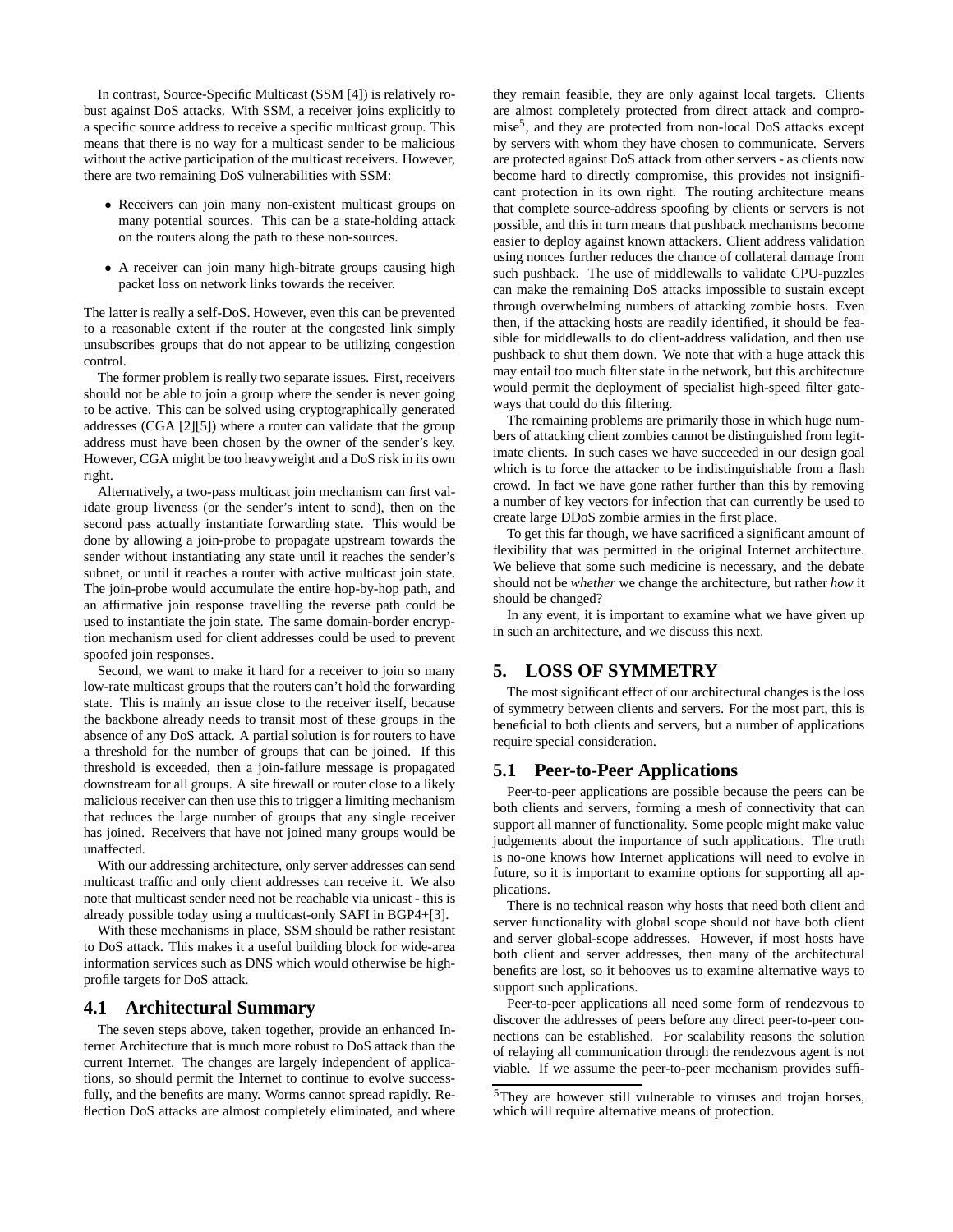

FIGURE 2—Using a broker to setup a peer-to-peer session

cient bootstrap capability to allow indirect signaling between two peers, then we can use this to bootstrap a client-to-client connection. From the point of view of preventing DoS, the key property of such connections is that they are simultaneously set up from both ends.

Our forwarding rules do not permit packets with client addresses as both source and destination. We could relax these rules, but there are a number of ways we can achieve client-to-client connections without doing so. We shall present one such mechanism as a proof of concept.

To be valid, all packets require a server address as source or destination. We can use a broker (Fig. 2) to bootstrap this:

- 1. Each client connects to a local broker on its local server address<sup>6</sup>, sends its HIP ID<sup>7</sup>, and obtains a global address from the broker's address pool.
- 2. Over the peer-to-peer signaling channel, each client informs the other client of its own HIP ID and the pool address of its broker.
- 3. Each client sends the remote client's HIP ID to the local broker.
- 4. Each client connects to the remote broker on its pool address and provides both its own HIP ID and that of the remote client.
- 5. Each broker now returns the remote client's address to the local client.

At this point the peers now know enough to communicate. Data packets are sent using the pool server address as the source, and the remote client address as the destination.

This should be acceptable to middlewalls, as state is setup in the initial request to the broker. However, the traffic does not appear to be bi-directional to an observer, because neither addresses or paths are symmetric. In addition, if the original inter-domain route fails, the clients will need to send via the broker to re-establish communication.

It might seem that this re-introduces DoS vulnerabilities that we tried hard to remove, but this is mostly not so. As packets reach each client sourced from a server address (the broker's pool address) the state-setup bit cannot be set in them, so this mechanism cannot set up any incoming connection state. At the application

level, it is up to both parties to agree to communicate - if either does not wish to communicate, then no DoS attack can be performed.

An alternative mechanism might be for one of the clients to obtain a temporary use "server" address on a short-term lease from its broker. As above, the broker can be used to discover the remote client's address, so only a connection setup from the remote client would be accepted on the leased address. The lease would need to be renewed frequently, or it would cease to be locally routed, giving fail-safe functionality in the event of a DoS attack.

Unfortunately, whatever the addressing solution, one vulnerability is re-introduced; it appears to be possible for worms to spread rapidly through peer-to-peer networks. This seems to be an inherent problem with the peer-to-peer model rather than a deficiency in our architecture. If people ever become serious about preventing the spread of worms, then peer-to-peer architectures may be an inevitable casualty.

# **5.2 Internet Telephony**

Internet telephony has similar issues to peer-to-peer applications, but we must consider the signaling pathway and the media-data pathway separately.

The media-data pathway is similar to the peer-to-peer case; once call-setup signaling has completed, both parties wish to setup a direct connection carrying, for example, RTP[18], over DCCP[11]. The same broker mechanism used for peer-to-peer can be used for the media data pathway, allowing audiovisual data to flow end-toend with minimal delay.

The signaling channel is somewhat different. SIP[17] generally assumes that a SIP terminal device can accept incoming connections to make the "phone" ring. With our architecture, no clientonly host can do this. However, SIP also makes extensive use of proxies for call routing, personal mobility, device mobility, and so on. Although most current devices don't take advantage of it, SIP largely separates the process of sending and responding to a SIP message from the process of setting up the transport level connections to carry those messages. Thus a SIP terminal can simply register with a proxy and leave the signaling transport connection open. Incoming calls will come into this proxy, and the existing connection can carry them to the client host.

In this scenario, the SIP proxy is an obvious DoS target, but this is no different from its current role, and our architecture helps with its defense. We note that SIP proxies are themselves one of the class of devices that will need both client and server addresses.

# **6. TRANSITION AND APPLICATIONS**

Any significant change to the Internet architecture cannot be successful unless there is both an incremental transition plan and economic incentive for change. In our case we presuppose an IPv6 Internet to allow sufficient space for the client-address path-encoding. There are two possible transition plans - deploy IPv6 and transition from there, or skip the regular IPv6 addressing stage. In practice it does not matter greatly. The only difference is that in the former there are three classes of unicast address - *client*, *server*, and *unrestricted*. Unrestricted addresses obviously allow an attacker some freedom, but in the face of attack, a server or firewall could preferentially drop service to unrestricted addresses.

IPv6 itself faces significant hurdles to deployment, despite now being supported on most current operating systems and routers. For the most part this appears to be because there are no shortterm benefits from deployment and significant short-term costs. A DoS-resistant architecture utilizing IPv6 can use the same routers and routing protocol implementations as vanilla IPv6. End-systems would require HIP or a similar persistent identification mechanism

 $<sup>6</sup>$  How it learns this address is not critical - we can assume it learns</sup> this in a similar manner to how it learns about DNS servers and default routers.

<sup>7</sup>Other forms of persistent ID might be possible in place of a HIP ID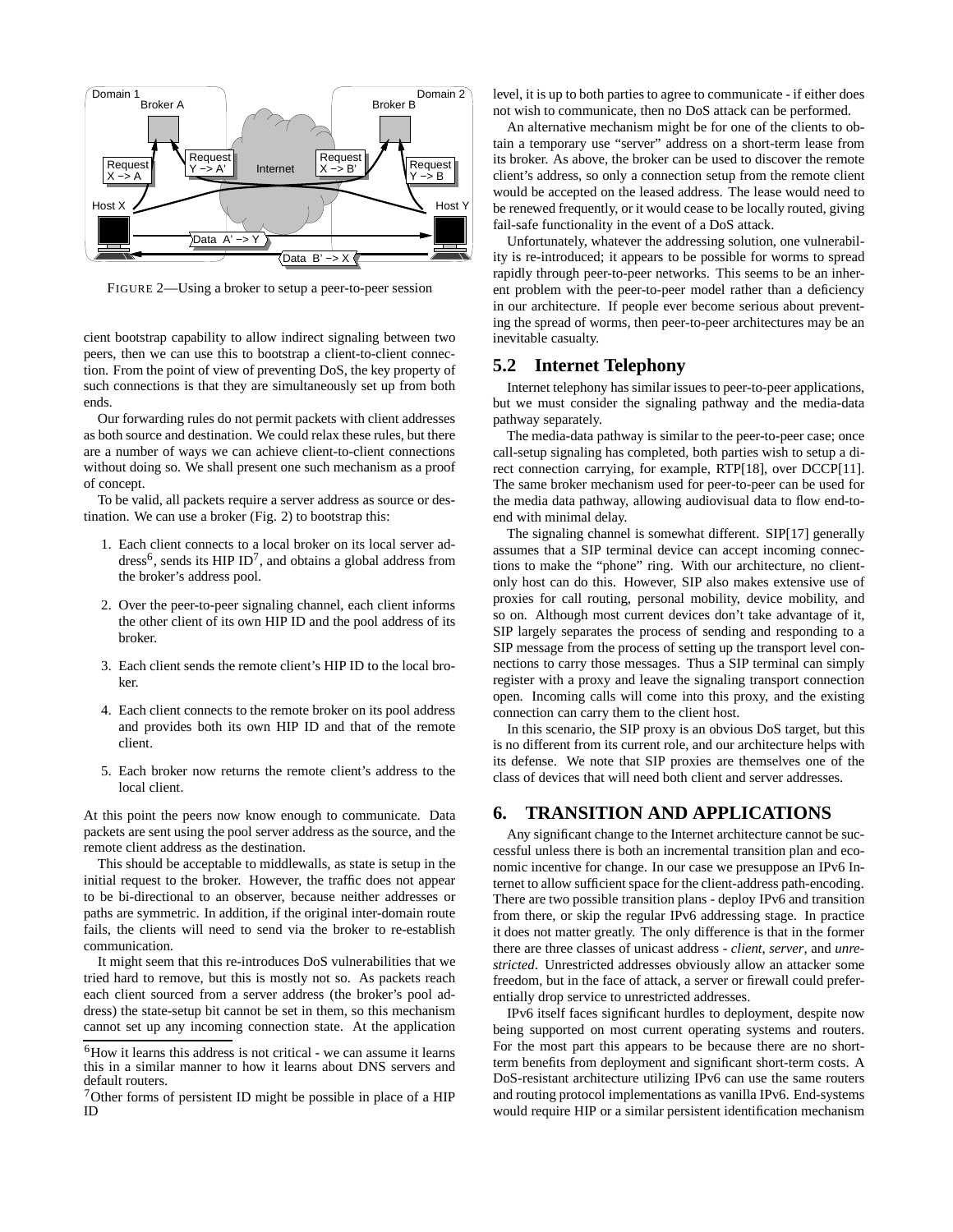to be deployed, but such a mechanism is likely to be needed in any event for mobile systems. The additional benefits of a DoSresistant IPv6 architecture should be much greater in terms of robustness, uptime, and the associated lower network management costs than the current IPv4 Internet.

# **6.1 DNS**

No discussion of DoS is complete without mentioning the Domain Name System. DNS is central to the operation of the Internet, but it is also a centralized architecture which provides a central point of attack - deny service to the root nameservers or the GTLD servers for any significant duration, and the DoS effects will be serious. Current attempts to replicate the root nameservers using BGP anycast[1] are a step in the right direction, but even so the root nameservers would be vulnerable to a sufficiently large attack.

A viable solution might use IP multicast. The DNS zone files for the root and top-level domains contain perhaps tens of millions of entries - a significant amount, but a single PC is capable of holding the entire database. If signed zone files were continuously multicast from the master root nameserver and, as appropriate from the zone masters for the top-level domains, every well-connected site around the world could simply cache the entries. The master servers need not be unicast-reachable, so would be protected from DoS attack. This would not replace the request/response mechanism, but it would become the principal way most nameservers would receive the top part of the DNS tree. Nameservers which know they have incomplete data (due to packet loss or server restart) could still query directly as they do today, but the consequences of a successful DoS attack on the request/response servers would be minimized.

We also note that the inability to spoof server addresses largely prevents DNS cache poisoning DoS attacks.

With current DNS deployments, the normal mode of operation is for clients to query a client-side DNS server that relays requests to remote servers in search of an answer. Clearly such client-side DNS servers need both a client address and a server address. We have no problem with this for relays that need such functionality, but we note that often client-side DNS servers do not need their server address to be globally-reachable. In addition, DNS deployment guidelines recommend disabling relaying on authoritative servers, so these will not need a globally routable client address.

# **6.2 SMTP, NNTP and SIP**

A number of protocols explicitly build in the capability to relay at the application level. The addressing requirements of mail transfer agents, SIP proxies, and NNTP relays are similar to those of DNS servers. Sometimes they need both globally routable client and server addresses; in many cases either the client or server address could be local. Obviously the potential for attack is reduced if as many relays as possible do not have both client and server addresses that are globally routable. To avoid ambiguity, we recommend that non-globally-*routable* server addresses are still globally *unique*.

# **7. RELATED WORK**

This work builds upon the pushback mechanism[13], but we believe it provides a framework in which pushback can be deployed more effectively and safely.

A number of other mechanisms for defending against DoS attacks have been proposed. The use of CPU puzzles at the TCP/IP layer has been suggested by several researchers [8]. We believe that puzzles have a definite role to play, and our architecture provides a clean framework for their deployment. However, they are probably too difficult to deploy without such a framework, because they potentially open up new DoS possibilities.

The use of capabilities to give explicit permission to send was suggested in [19]. Such a mechanism is viable, but is somewhat heavyweight to be the first line of defense, especially as a defense against attacks on clients. If necessary though, capabilities could be deployed within our framework, to aid in the defense of servers, as an alternative to CPU puzzles.

The Internet Indirection Infrastructure (i3) has also been suggested as a mechanism to aid in the defense of servers from DoS attack[12]. i3 does this by obfuscating the true address of a server, and ensuring that access is routed through large numbers of "triggers" which are disposable, and hence can be changed to shut down specific attackers or reduce overall server load. This is in fact a much more radical departure from the current Internet architecture than our proposal, and it is probably too early to tell if non-technical issues such as trust between multiple competing i3 providers can be solved.

There are also a number of commercial products that advertise protection against DoS attack, but publicly available information is somewhat sketchy on how these actually work.

# **8. CONCLUSIONS**

We have outlined a set of changes to the Internet architecture, including the explicit separation of the IP address space into client and server addresses, along with associated rules restricting how those addresses can be used. These changes significantly limit the modes of interaction between Internet systems, in such a way that the vast majority of the desirable interactions are allowed, and a large number of undesirable interactions are disallowed. Taken together, these changes significantly improve the ability to defend against DoS attack. They also increase the difficulty involved in building large DDoS attack networks, and the hope is that the remaining ways to compromise systems are more easily detected or prevented.

We do not expect these changes to be popular at first, as people have become rather used to the flexibility inherent in the current architecture. However, we do believe that the problems are severe enough to merit such solutions. Without changes on this scale, the Internet cannot fulfil our aspirations for digital convergence, because it simply will not be robust enough to use for many serious applications. As anyone responsible for running a high-profile network understands, there are no easy solutions. It is time to take a hard look at the architecture itself and question what we got right and what we cannot live with anymore.

## **9. ACKNOWLEDGMENTS**

We are grateful to Vern Paxson at ICSI and the members of the Networks Research Group at UCL for valuable feedback. The idea that a server should not be able to make outgoing connections to protect against worms first came from Nick Weaver. The statesetup bit was suggested by Dave Clark during an End-to-end Research Group meeting.

## **10. REFERENCES**

- [1] APNIC. Root server trial FAQ. http://www.apnic.net/info/faq/rootserver-faq.html.
- [2] T. Aura. Cryptographically Generated Addresses (CGA). draft-ietf-send-cga-05.txt, work-in-progress, IETF, Feb. 2004.
- [3] T. Bates, Y. Rekhter, R. Chandra, and D. Katz. Multiprotocol extensions for BGP-4. RFC 2858, June 2000.